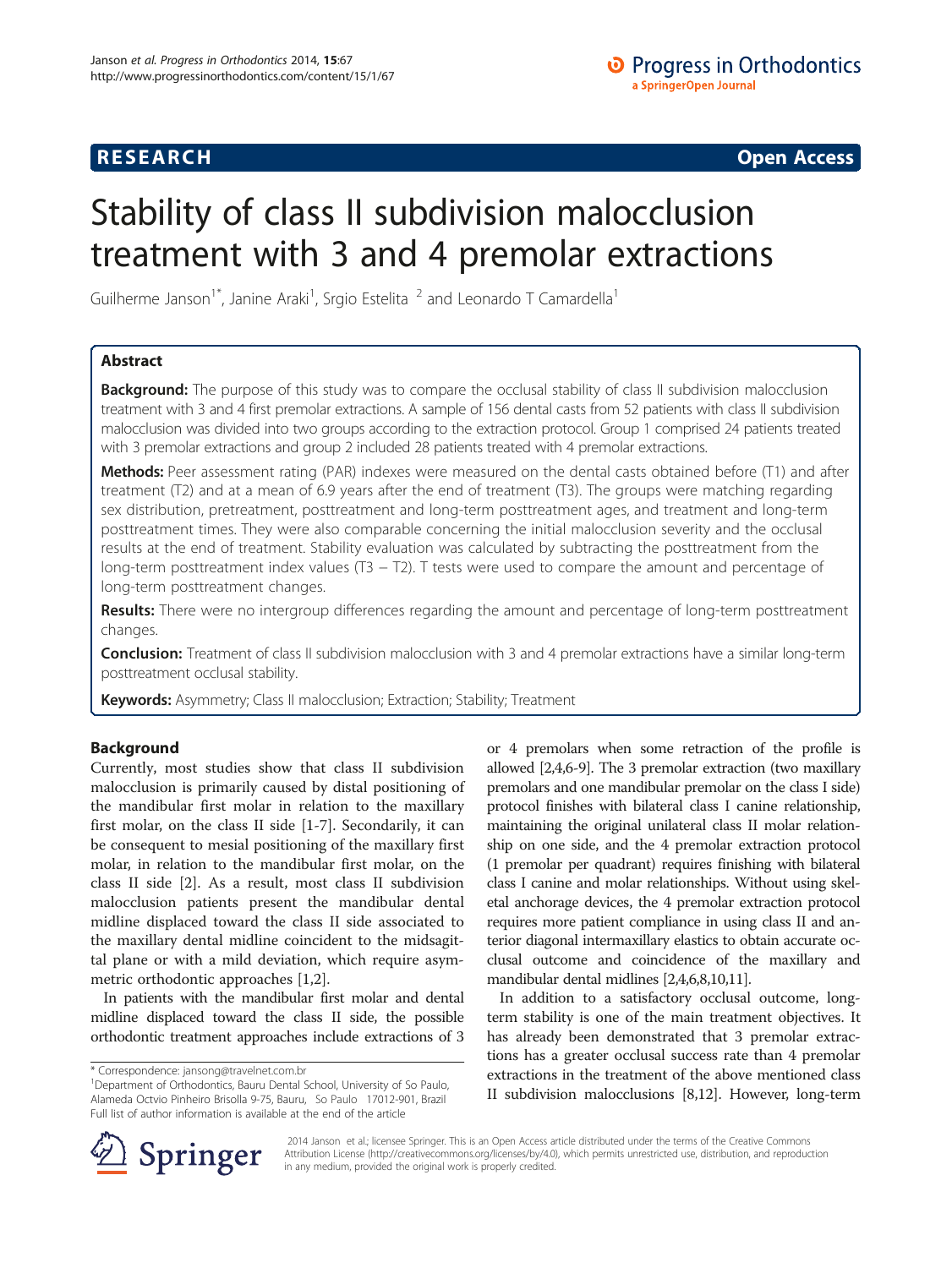stability of cases finished with class II molar relationships is questionable [[13](#page-4-0)[,14](#page-5-0)]. Because the orthodontic literature is deficient in studies on the stability of class II subdivision treatment with 3 premolar extractions, the objective of this study is to compare the stability of patients with class II subdivision malocclusions treated with either 3 or 4 premolar extractions, in the long-term.

#### Methods

Ethical approval was obtained from the Ethics Research Committee of Bauru Dental School, University of So Paulo, Brazil. Written informed consents were obtained from the patients for the publication of this report and any accompanying images.

The sample was retrospectively selected from the files of the Orthodontic Department at Bauru Dental School, University of So Paulo, Brazil, which include over 4,000 documented treated patients. The pretreatment (T1), posttreatment (T2), and long-term posttreatment (T3 - at least after 2.13 years posttreatment) dental casts [[15\]](#page-5-0) of all patients who initially had class II division one subdivision malocclusion (complete class II molar relationship on one side and class I on the other side [\[16\]](#page-5-0)) and were consecutively treated with 3 or 4 first premolar extractions and fixed appliances, were selected and divided into two groups (Figures 1 and [2\)](#page-2-0). Additionally, all patients had all permanent teeth up to the first molars and no dental anomalies of number, size, and form and had no relevant facial asymmetry.

Sample size calculation was performed and showed that to detect a difference of 2.5 [[17](#page-5-0)] in the peer assessment rating (PAR) index between two groups, with a standard deviation of 2.88 [[18](#page-5-0)] at a significance level of 5% with a power of 80%, it was necessary to have a minimum of 23 subjects in each group.

Therefore, to increase the test power even more, group 1 consisted of 24 patients (9 male; 15 female) treated

with 3 first premolar extractions (two maxillary premolars and one mandibular premolar on the class I side) at a pretreatment mean age (AGE1) of 13.54 2.36 years (range, 9.50 to 21.06 years, Figure 1). The posttreatment age (AGE2) was 17.03 2.65 years (range, 14.42 to 25.11 years) and the long-term posttreatment age (AGE3) was 23.45? 3.58 years (range, 18.33 to 29.87 years). The average treatment time (TT) was 3.48? 1.15 years (range, 1.67 to 5.56 years) and the average long-term posttreatment time (PT) was 6.43 2.81 years (range, 2.13 to 10.98 years). Group 2 consisted of 28 patients (20 male; 8 female) treated with 4 first premolar extractions with a mean pretreatment age (AGE1) of 13.33 1.34 years (range, 10.51 to 15.68 years), a mean posttreatment age  $(AGE2)$  of 16.31 1.61 years (range, 14.01 to 20.68 years), and a long-term posttreatment age (AGE3) of 23.70? 4.17 years (range, 17.18 to 35.16 years, Figure [2\)](#page-2-0). The average treatment time (TT) was 2.98 1.24 years (range, 1.32 to 6.59 years) and the long-term posttreatment time (PT) was 7.40 4.37 years (range, 2.47 to 20.42 years).

Orthodontic mechanics included fixed edgewise appliances, with 0.022 0.028-in conventional brackets and a usual wire sequence characterized by an initial 0.015-in Twist-Flex or 0.016-in Nitinol, followed by 0.016-, 0.018-, 0.020-, and 0.018 0.025- or 0.021 0.025in stainless steel archwires (3 M Unitek, Monrovia, CA). Deepbites were corrected with accentuated and reversed Curve of Spee. In both groups, the anterior teeth were retracted en masse with a rectangular wire and elastic chains for overjet and unilateral class II canine correction. During retraction, an extraoral headgear, class II intermaxillary elastics or both were used to help maintain the class II molar relationship on one side in group 1 and to correct this anteroposterior relationship in group 2. No skeletal anchorage devices were used. A Hawley plate was used for retention during a mean period of 1 year in the maxillary



Figure 1 Intraoral photographs of one patient treated with 3 premolar extractions.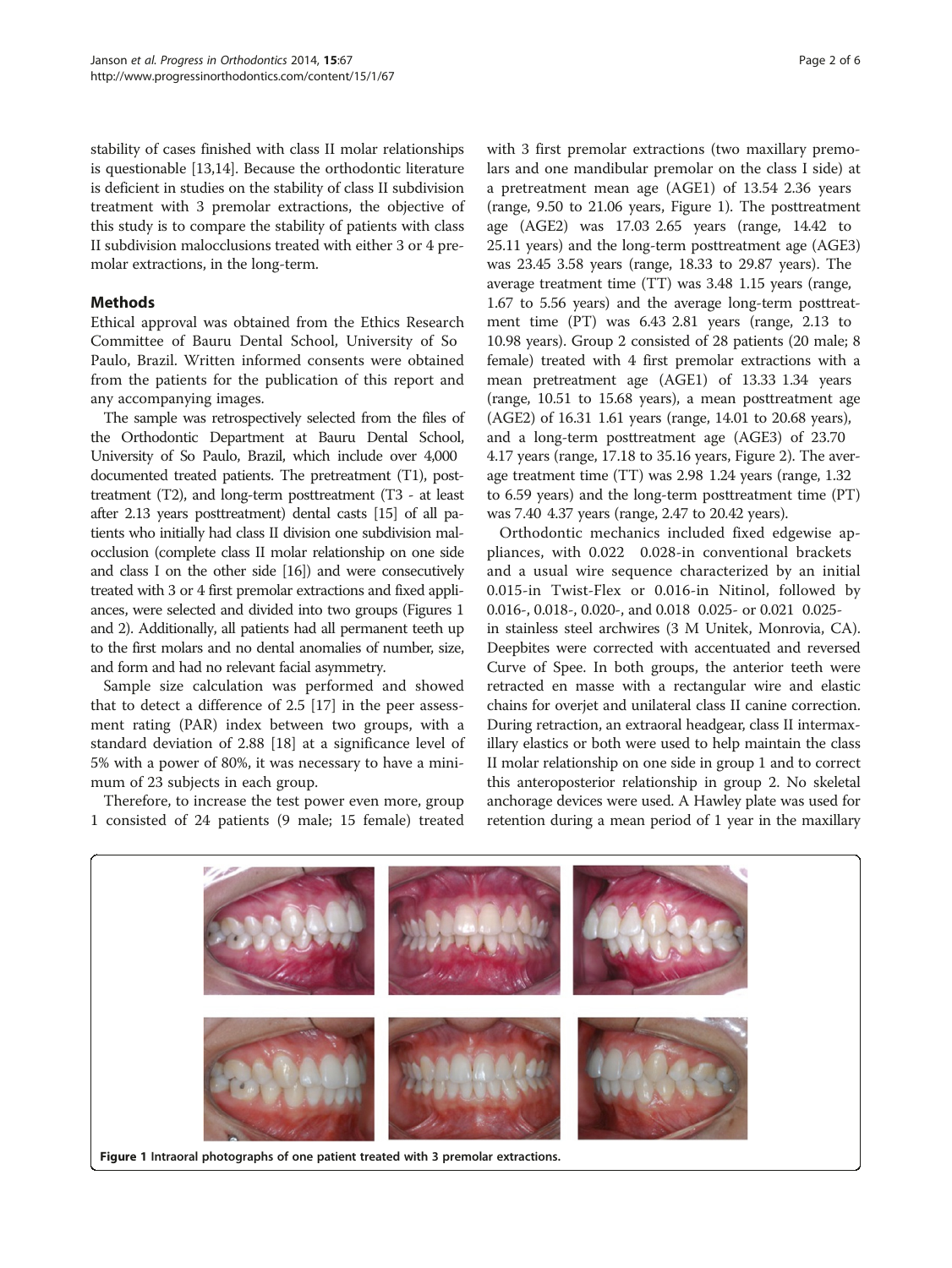<span id="page-2-0"></span>

arch, and a mandibular canine-to-canine fixed retainer was placed and recommended to be used for a mean period of 3 years.

#### Dental casts and occlusal index

The PAR index [\[19\]](#page-5-0) was calculated on the dental casts of each patient according to the American weightings suggested by De Guzman et al [\[20](#page-5-0)]. The index was ranked by scores for molar and premolar anteroposterior (AP) relationship, overjet (OJ), overbite (OB), crowding, and midline to quantify the initial malocclusion severity (PAR1), the treatment occlusal results (PAR2), the occlusal status at the long-term posttreatment stage (PAR3), the amount of treatment (PAR1-PAR2) and long-term posttreatment changes (PAR3-PAR2), and the percentage of PAR treatment and long-term posttreatment changes [[20,21](#page-5-0)], which are better estimates of the occlusal changes [\[22](#page-5-0)]. Because the PAR index analyzes a set of occlusal characteristics at the same time and does not discriminate the participation degree of each in the total score, the scores obtained for each PAR component were also individually compared [\[18\]](#page-5-0).

As previously mentioned, treatment changes were assessed using the numerical reduction in the index score (T1 to T2) and the percentage of reduction was deter-mined by the formula T1 – T2/T1 100 [2[2,23\].](#page-5-0) Equally, the long-term posttreatment changes (stability evaluation) were measured using the numerical increase in the index score (T3 – T2) and the percentage of increase was deter-mined by the formula T3 – T2/T1 100 [2[4\].](#page-5-0) The greater the numeric difference, the greater the treatment changes and the relapse. All measurements were performed with Mitutoyo calipers (Mitutoyo America, Aurora, IL), by one examiner (JA), where necessary.

#### Error study

After a month interval, 42 pairs of dental casts were randomly remeasured by the same examiner (JA). Systematic errors were evaluated with dependent t tests at  $p < 0.05$ , and casual errors were calculated according to Dahlberg s formula ( $Se^2 = \Sigma d^2/2n$ ), where  $Se^2$  is the error variance and d is the difference between two determinations of the same variable [\[25](#page-5-0)].

#### Statistical analyses

Comparability of the groups concerning sex distribution was evaluated with chi-square tests. T tests were used to compare the group ages at T1, T2, and T3, the treatment and the long-term posttreatment times. This test was also used for intergroup comparison of the initial malocclusion severities (PAR1), the occlusal results (PAR2), and the occlusal status at the long-term posttreatment stage (PAR3) and to compare the PAR treatment and long-term posttreatment changes and the percentage of treatment and long-term posttreatment changes.

The occlusal results were obtained for each component of the PAR index at T2 and T3, and the posttreatment changes were individually compared between the groups with Mann-Whitney U tests. A nonparametric test was used because the values of each PAR component did not have normal distribution, according to Kolmogorov-Smirnov tests.

#### Results

None of the variables presented statistically significant systematic errors, and the range of casual errors varied from 0.70 (PAR2) to 0.96 (PAR3).

The groups were comparable regarding sex distribution, pretreatment, posttreatment and long-term posttreatment ages, and treatment and long-term posttreatment times. They were also comparable concerning initial malocclusion severity (PAR1) and the occlusal results (PAR2). There were no intergroup differences regarding long-term posttreatment occlusal status (PAR3), PAR treatment and posttreatment occlusal changes, and the percentage of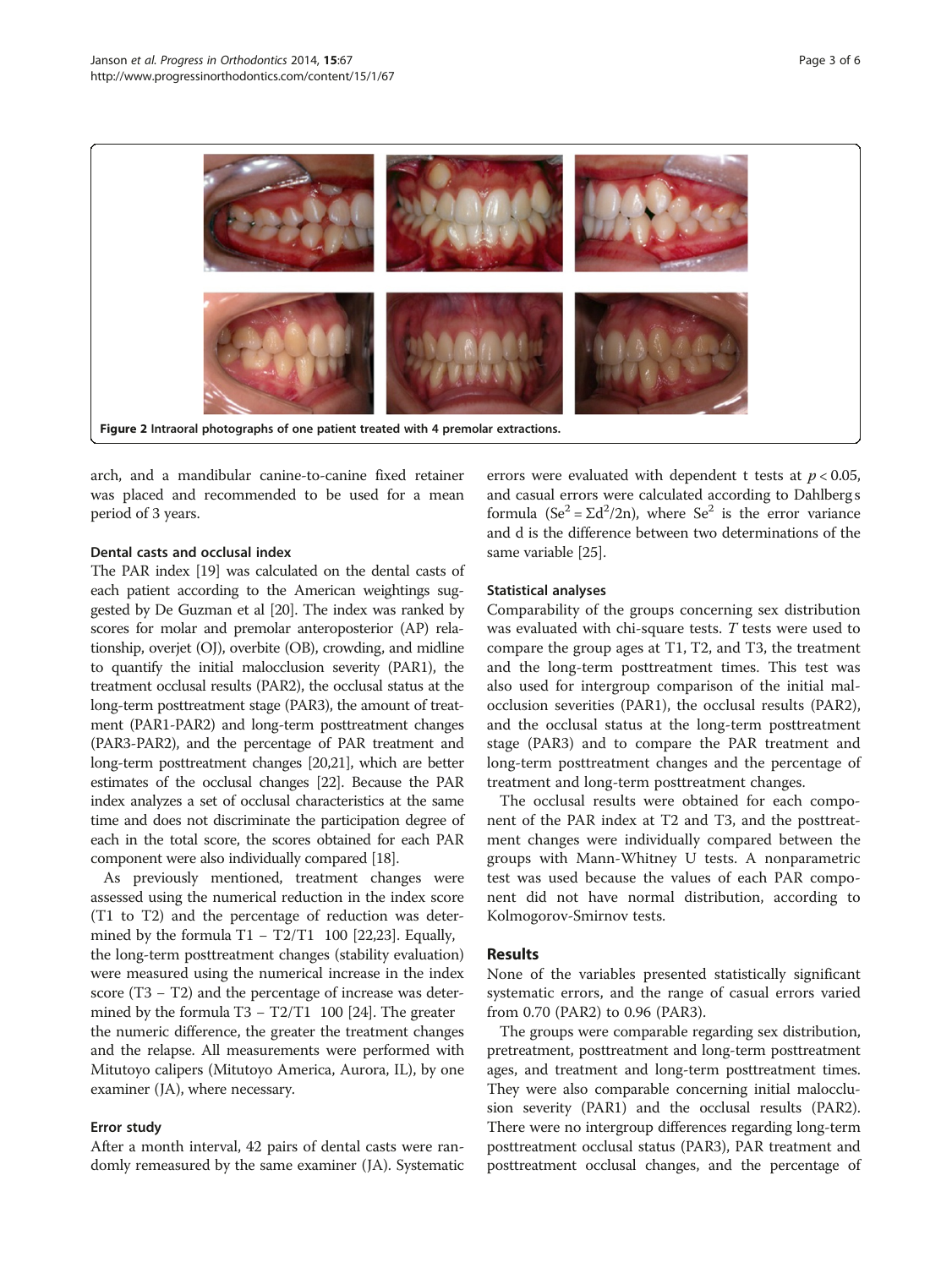<span id="page-3-0"></span>Table 1 Comparability of groups regarding sex distribution (chi-square test)

| Group                            |          | Total          |     |
|----------------------------------|----------|----------------|-----|
|                                  | Male (n) | Female (n) (N) | (n) |
| Group 1 (3 premolar extractions) |          | 15             | 24  |
| Group 2 (4 premolar extractions) | 20       | 8              | 28  |
| Total                            | 79       | 23             | י ה |

 $Chi-square = 0.47$ .  $df = 1.$ 

 $p = 0.49$ .

treatment and posttreatment occlusal changes (Tables 1 and 2).

There were no intergroup differences regarding the several individual PAR components at the posttreatment and long-term posttreatment stages and during the long-term posttreatment period (Table 3).

#### **Discussion**

Considering the file with over 4,000 records of treated patients, from which the groups were selected, the 52 patients in this study might seem small. The reason for that were the rigid inclusion criteria applied since all patients should have a specific type of class II subdivision malocclusion (complete class II on one side and a class I on the other) at pretreatment and that they should have been treated with 3 or 4 premolar extractions. Moreover, the necessary records should be available, and the

|          | Table 2 Intergroup comparison of the studied variables |  |  |
|----------|--------------------------------------------------------|--|--|
| (t test) |                                                        |  |  |

| Variable                                                 | Group 1<br>(3 premolar<br>extractions)<br>$n = 24$ |       | Group 2<br>(4 premolar<br>extractions)<br>$n = 28$ |       |      |
|----------------------------------------------------------|----------------------------------------------------|-------|----------------------------------------------------|-------|------|
|                                                          | Mean                                               | SD    | Mean                                               | SD    | р    |
| AGF1                                                     | 13.54                                              | 2.36  | 13.33                                              | 1.34  | 0.68 |
| AGE <sub>2</sub>                                         | 17.03                                              | 2.65  | 16.31                                              | 1.61  | 0.23 |
| AGE3                                                     | 23.45                                              | 3.58  | 23.70                                              | 4.17  | 0.82 |
| Treatment time                                           | 3.48                                               | 1.15  | 2.98                                               | 1.24  | 0.14 |
| Long-term posttreatment time                             | 6.43                                               | 2.81  | 7.40                                               | 4.37  | 0.36 |
| PAR1                                                     | 20.46                                              | 8.64  | 18.11                                              | 7.88  | 0.31 |
| PAR <sub>2</sub>                                         | 2.54                                               | 1.56  | 3.18                                               | 1.63  | 0.16 |
| PAR <sub>3</sub>                                         | 4.04                                               | 2.12  | 3.86                                               | 2.10  | 0.75 |
| PAR treatment changes                                    | 17.92                                              | 8.27  | 14.93                                              | 7.59  | 0.18 |
| PAR long-term posttreatment<br>changes                   | 1.50                                               | 2.77  | 0.68                                               | 2.18  | 0.24 |
| Percentage of PAR treatment<br>changes (%)               | 86.04                                              | 8.46  | 80.94                                              | 10.66 | 0.07 |
| Percentage of PAR long-term<br>posttreatment changes (%) | 9.37                                               | 16.90 | 4.98                                               | 16.08 | 0.34 |

AGE 1, PAR1: age and PAR index value at T1 - pretreatment; AGE 2, PAR2: age and PAR index value at T2 - posttreatment; AGE 3, PAR3: age and PAR index value at T3 - long-term posttreatment.

#### Table 3 Intergroup comparisons of the individual PAR components at T2 and T3 and during the long-term posttreatment period (Mann Whitney U test)

| Variable                                    | -,<br>Group 1<br>n = 24 | Group 2<br>(3 premolar (4 premolar<br>extractions) extractions)<br>$n = 28$ |      |  |
|---------------------------------------------|-------------------------|-----------------------------------------------------------------------------|------|--|
|                                             |                         | Mean rank                                                                   | p    |  |
|                                             |                         | Mean (SD)                                                                   |      |  |
| Posterior segments AP discrepancy           | 22.04                   | 30.32                                                                       | 0.05 |  |
| at T2 (mm)                                  | 1.08(0.50)              | 1.43(0.69)                                                                  |      |  |
| Posterior segments AP discrepancy           | 25.38                   | 27.46                                                                       | 0.62 |  |
| at $T3$ (mm)                                | 1.33(0.92)              | 1.39 (0.99)                                                                 |      |  |
| Posttreatment change in posterior           | 28.25                   | 25.00                                                                       | 0.44 |  |
| segments AP discrepancy $(T3 - T2)$<br>(mm) | 0.25(1.15)              | $-0.04(0.88)$                                                               |      |  |
| OJ at T2 (mm)                               | 26.50                   | 26.5                                                                        | 1.00 |  |
|                                             | 0.00(0.00)              | 00.00(0.00)                                                                 |      |  |
| OJ at T3 (mm)                               | 26.00                   | 26.93                                                                       | 0.83 |  |
|                                             | 0.00(0.00)              | 0.04(0.19)                                                                  |      |  |
| Posttreatment change in OJ (mm)             | 26.00                   | 26.92                                                                       | 0.83 |  |
| $(T3 - T2)$                                 | $-0.13(0.34)$           | $-0.21(0.83)$                                                               |      |  |
| OB at T <sub>2</sub> (mm)                   | 26.63                   | 26.39                                                                       | 0.96 |  |
|                                             | 0.13(0.34)              | 0.25(0.80)                                                                  |      |  |
| OB at T3 (mm)                               | 29.83                   | 23.64                                                                       | 0.14 |  |
|                                             | 0.42(0.50)              | 0.18(0.39)                                                                  |      |  |
| Posttreatment change in OB                  | 29.38                   | 24.04                                                                       | 0.21 |  |
| $(T3 - T2)$ (mm)                            | 0.29(0.55)              | $-0.07(0.90)$                                                               |      |  |
| Crowding at T2 (mm)                         | 26.50                   | 26.50                                                                       | 1.00 |  |
|                                             | 0.00(0.00)              | 0.00(0.00)                                                                  |      |  |
| Crowding at T3 (mm)                         | 25.19                   | 27.63                                                                       | 0.56 |  |
|                                             | 0.13(0.45)              | 0.25(0.59)                                                                  |      |  |
| Posttreatment change in crowding            | 25.19                   | 27.63                                                                       | 0.56 |  |
| $(T3 - T2)$ (mm)                            | 0.13(0.45)              | 0.25(0.59)                                                                  |      |  |
| Dental midline at T2 (mm)                   | 26.50                   | 26.50                                                                       | 1.00 |  |
|                                             | 0.00(0.00)              | 0.00(0.00)                                                                  |      |  |
| Dental midline at T3 (mm)                   | 26.00                   | 26.93                                                                       | 0.83 |  |
|                                             | 0.00(0.00)              | 0.04(0.19)                                                                  |      |  |
| Posttreatment change in dental              | 26.00                   | 26.93                                                                       | 0.83 |  |
| midline $(T3 - T2)$ (mm)                    | 0.00(0.00)              | 0.04(0.19)                                                                  |      |  |

AP, anteroposterior; OJ, overjet; OB, overbite; T2, posttreatment; T3, long-term posttreatment.

groups should be comparable regarding sex distribution, ages, and pretreatment and posttreatment occlusal characteristics (Tables 1 and 2).

Sample selection was based only on the initial anteroposterior dental relationship regardless of any other dentoalveolar or skeletal characteristic because we were only interested in evaluating the occlusal results and its stability. The anteroposterior dental relationship is more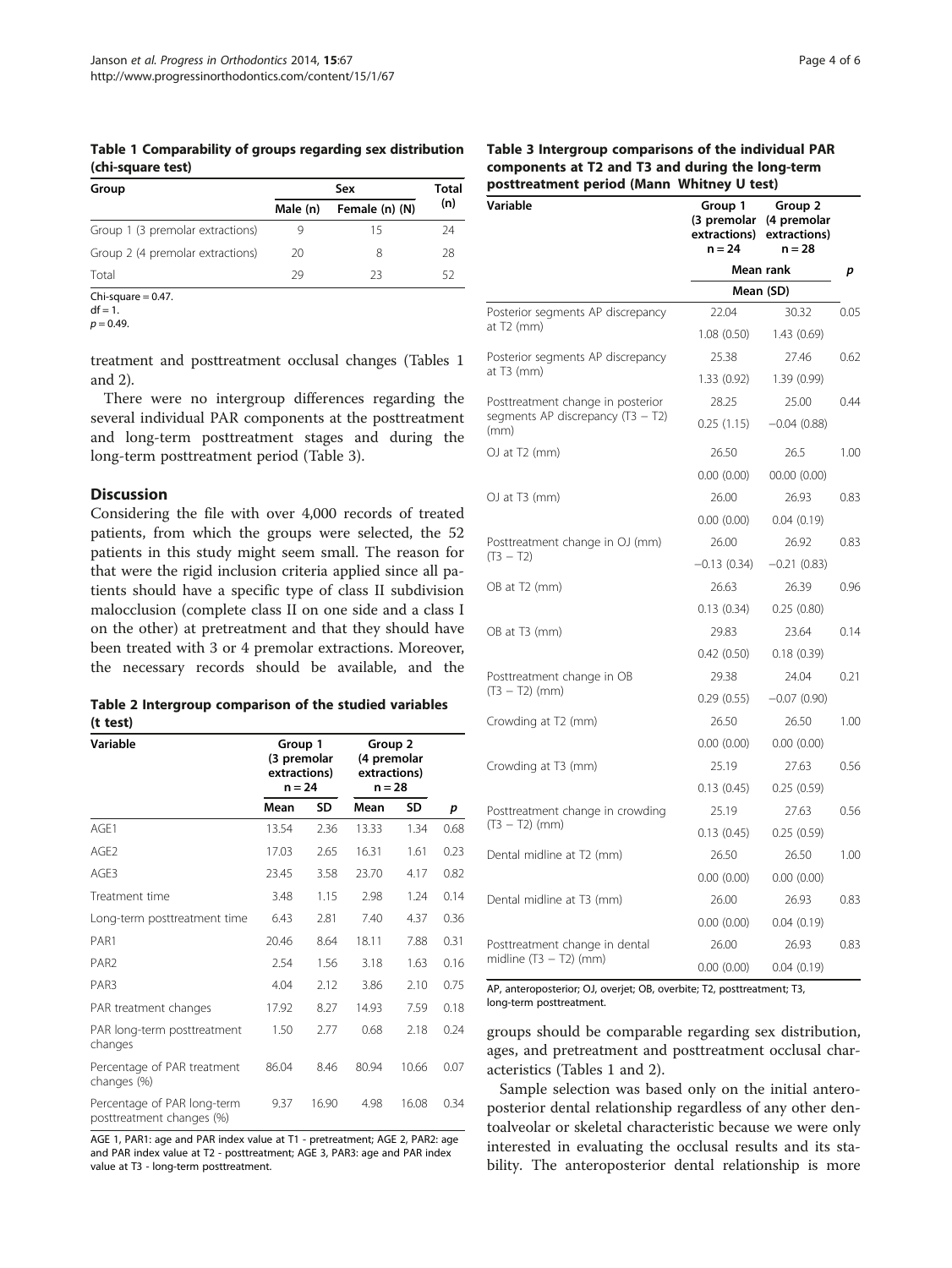<span id="page-4-0"></span>important than any other cephalometric parameter to quantify correction and stability of the occlusal anteroposterior discrepancy which was the main objective of the study [8[,21](#page-5-0)]. Cephalometric dentoalveolar or skeletal characteristics are important when evaluating esthetic results, which were not the focus of this investigation [[26\]](#page-5-0). Besides, the cephalometric characteristics have no influence in the occlusal results [\[27,28\]](#page-5-0).

As the occlusal statuses at the long-term posttreatment stage, the PAR long-term posttreatment changes, and the percentage of PAR long-term posttreatment changes were similar; it can be concluded that treatment of class II subdivision malocclusion with 3 and 4 premolar extractions have a similar long-term posttreatment stability (Table [2\)](#page-3-0). As previously mentioned, these results could not be compared with others because the literature is deficient in investigations on the stability of class II subdivision malocclusions treated with 3 premolar extractions. These results support previous investigations which demonstrated similar stability in complete class II malocclusions treated with 2 and 4 premolar extractions and 2 maxillary premolar extractions and non-extraction protocols [[24,29,30\]](#page-5-0). Therefore, these studies do not confirm the idea that a posttreatment class II molar relationship has questionable long-term stability [13[,14\]](#page-5-0). Class II malocclusion correction stability is not related to the treatment protocol or to the extracted teeth [\[24,29,30](#page-5-0)].

The occlusal statuses at the long-term posttreatment stage showed reasonable occlusion in both groups (Table [2](#page-3-0)). Occlusions with PAR indexes smaller than 5 are considered satisfactory [\[19\]](#page-5-0). In this study, the mean percentage of long-term posttreatment changes ranged from 4.98 to 9.37 in 6.9 years (Table [2\)](#page-3-0), which is satisfactory as compared to other study that observed 33% of relapse, in 10 years, in general orthodontic treatment [\[31\]](#page-5-0).

All PAR components were similar between the groups at the posttreatment and long-term posttreatment stages as well as during the long-term posttreatment period (Table [3\)](#page-3-0). This confirms that a class II molar relationship that was kept unchanged during treatment remains stable, which agrees with other stability investigations [[24,29,30\]](#page-5-0).

In the long-term posttreatment stage (T3), some patients in both groups were still presenting bonded canine-tocanine retainers (18 patients in each group); however, the presence of a canine-to-canine fixed mandibular retainer does not impair this comparison because the PAR index evaluates the overall occlusion and not only the mandibular anterior crowding. Besides, mandibular crowding does not constitute a PAR component [\[19,20](#page-5-0)].

This study showed that long-term stability of class II subdivision malocclusion is similar when treated with 3 or 4 premolar extractions. Considering the greater occlusal success rate and less patient compliance necessary in the 3 premolar extraction protocol [8], this should be the preferred treatment option in class II subdivision malocclusions in which the mandibular midline is deviated in relation to the sagittal midplane, in facial profiles that accept extractions.

#### Conclusion

Occlusal long-term stability of class II subdivision malocclusion treatment with 3 or 4 premolar extractions is similar.

#### Competing interests

The authors declare that they have no competing interests.

#### Authors contributions

GJ conceived the study idea participating in its design and coordination and given final approval of the version to be published. JA obtained and compiled the data and draft the manuscript. SE has been involved in drafting the manuscript or revising it critically for important intellectual content. LC helped to obtain the data. All authors read and approved the final manuscript.

#### Author details

<sup>1</sup>Department of Orthodontics, Bauru Dental School, University of So Paulo, Alameda Octvio Pinheiro Brisolla 9-75, Bauru, So Paulo 17012-901, Brazil. <sup>2</sup>Department of Orthodontics, Federal University of Rio Grande do Sul, Rua Ramiro Barcelos 2492, Porto Alegre, Rio Grande do Sul 90035-003, Brazil.

#### Received: 29 September 2014 Accepted: 25 November 2014 Published online: 30 December 2014

#### References

- 1. Alavi DG, BeGole EA, Schneider BJ. Facial and dental arch asymmetries in class II subdivision malocclusion. Am J Orthod Dentofacial Orthop. 1988; 93:38 46.
- 2. Janson GR, Metaxas A, Woodside DG, Freitas MR, Pinzan A. Three-dimensional evaluation of skeletal and dental asymmetries in class II subdivision malocclusions. Am J Orthod Dentofacial Orthop. 2001; 119:406 18.
- 3. Janson G, Woodside D, Metaxas A, Henriques J, Freitas M. Orthodontic treatment of subdivision cases. World J Orthod. 2003; 4:36 46.
- 4. Janson G, Cruz KS, Woodside DG, Metaxas A, de Freitas MR, Henriques JF. Dentoskeletal treatment changes in class II subdivision malocclusions in submentovertex and posteroanterior radiographs. Am J Orthod Dentofacial Orthop. 2004; 126:451 63.
- 5. Janson G, de Lima KJ, Woodside DG, Metaxas A, de Freitas MR, Henriques JF. Class II subdivision malocclusion types and evaluation of their asymmetries. Am J Orthod Dentofacial Orthop. 2007; 131:57 66.
- 6. Janson G, Carvalho PE, Cancado RH, de Freitas MR, Henriques JF. Cephalometric evaluation of symmetric and asymmetric extraction treatment for patients with class II subdivision malocclusions. Am J Orthod Dentofacial Orthop. 2007; 132:28 35.
- Janson G, Cruz KS, Barros SE, Woodside DG, Metaxas A, de Freitas MR, Henriques JF. Third molar availability in class II subdivision malocclusion. Am J Orthod Dentofacial Orthop. 2007; 132:279. e15-21.
- 8. Janson G, Dainesi EA, Henriques JF, Freitas MR, Lima KJ. Class II subdivision treatment success rate with symmetric and asymmetric extraction protocols. Am J Orthod Dentofacial Orthop. 2003; 124:257 64.
- 9. Turpin DL. Correcting the class II subdivision malocclusion. Am J Orthod Dentofacial Orthop. 2005; 128:555 6.
- 10. Burstone CJ. Diagnosis and treatment planning of patients with asymmetries. Semin Orthod. 1998; 4:153 64.
- 11. Heinrichs DA, Shammaa I, Martin C, Ruzmus T, Gunel E, Ngan P. Treatment effects of a fixed intermaxillary device to correct class II malocclusions in growing patients. Prog Orthod. 2014; 15:45.
- 12. Janson G, Maria FR, Bombonatti R. Frequency evaluation of different extraction protocols in orthodontic treatment during 35 years. Prog Orthod. 2014; 15:51.
- 13. Loughlin F. Aims, aids and auxiliaries. Am J Orthod. 1952; 38:315 34.